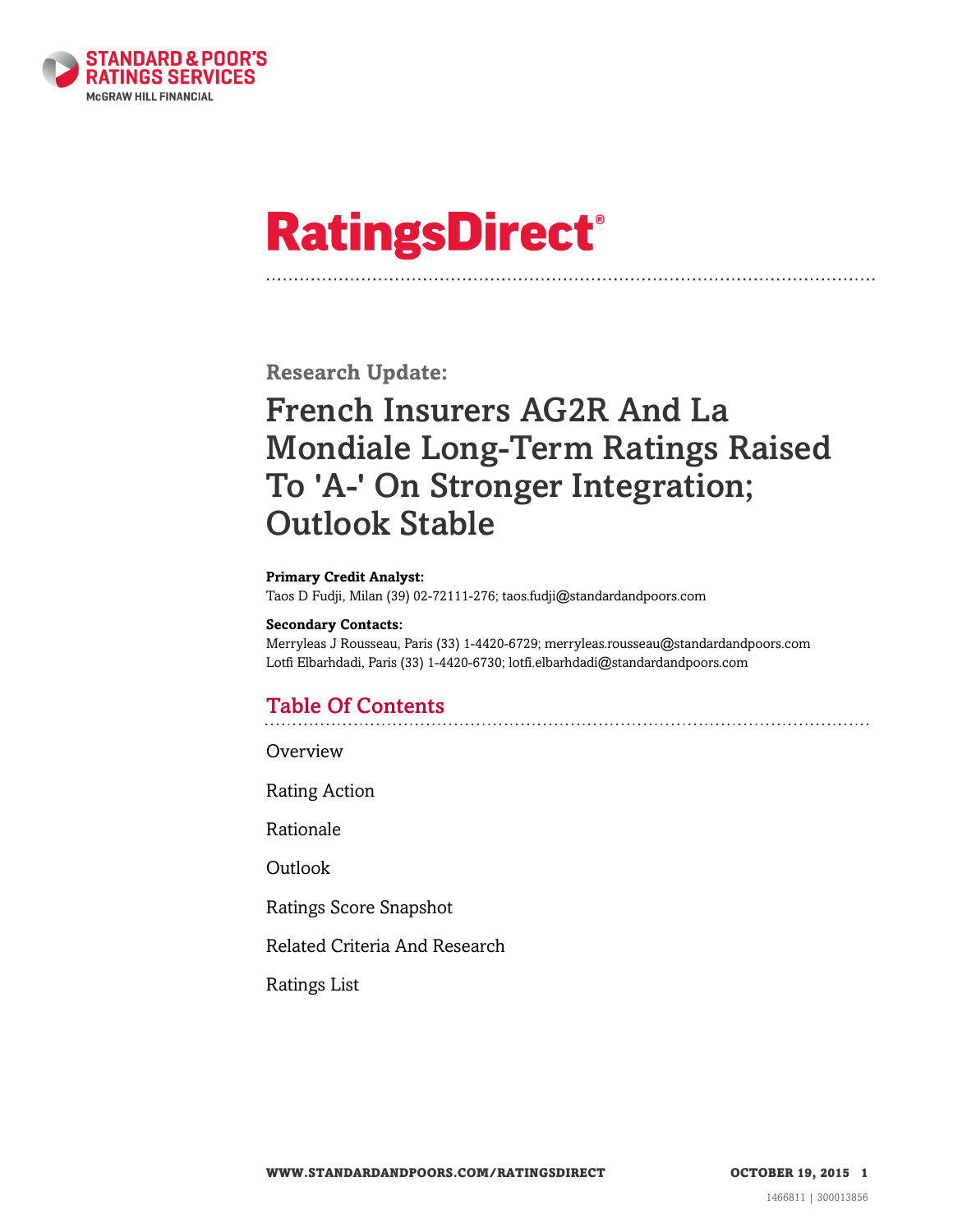**Research Update:**

# French Insurers AG2R And La Mondiale Long-Term Ratings Raised To 'A-' On Stronger Integration; Outlook Stable

#### <span id="page-1-0"></span>**Overview**

- The fungibility of capital between French insurers AG2R Prévoyance and La Mondiale has improved, thanks to an increase in financial solidarity in 2015 and the high likelihood that the combined group, AG2R La Mondiale, will be regulated as a prudential group under the EU's Solvency II Directive.
- In addition, we expect that the group's more cautious risk management is helping to build buffers to mitigate the impact of low interest rates.
- We are therefore raising our long-term ratings on AG2R Prévoyance and La Mondiale to 'A-' from 'BBB+'.
- The stable outlook on both entities indicates that we expect the group to continue its integration efforts and to maintain consolidated capital adequacy at levels close to our 'A' benchmark.

## <span id="page-1-1"></span>Rating Action

On Oct. 19, 2015, Standard & Poor's Ratings Services raised its long-term counterparty credit and financial strength ratings on AG2R Prévoyance, La Mondiale, and Prima--core entities of French insurance group AG2R La Mondiale (AG2R LM)--to 'A-' from 'BBB+'. The outlooks are stable. At the same time, we also raised our long-term issue ratings on La Mondiale's subordinated debt to 'BBB' from 'BBB-'.

### <span id="page-1-2"></span>Rationale

The upgrade reflects our view that further integration between AG2R LM's subgroups, AG2R Prévoyance and La Mondiale, has increased the fungibility of their capital. We also consider that AG2R LM's merger with Protection Institution Réunica provided the group with further solvency buffers, and placed the group in a better position to weather the multiple changes in the French health and protection markets. In addition, we believe that a more cautious approach to risk management should help the group's resilience to the negative impact of low interest rates. These changes have led us to revise the group credit profile (GCP) upward to 'a-' from 'bbb+'.

The SGAM-AG2R LM general assembly voted in May 2015 to increase the automatic solidarity links between AG2R Prévoyance and La Mondiale to 30% of shareholders' equity from 10%. The Réunica group's integration with AG2R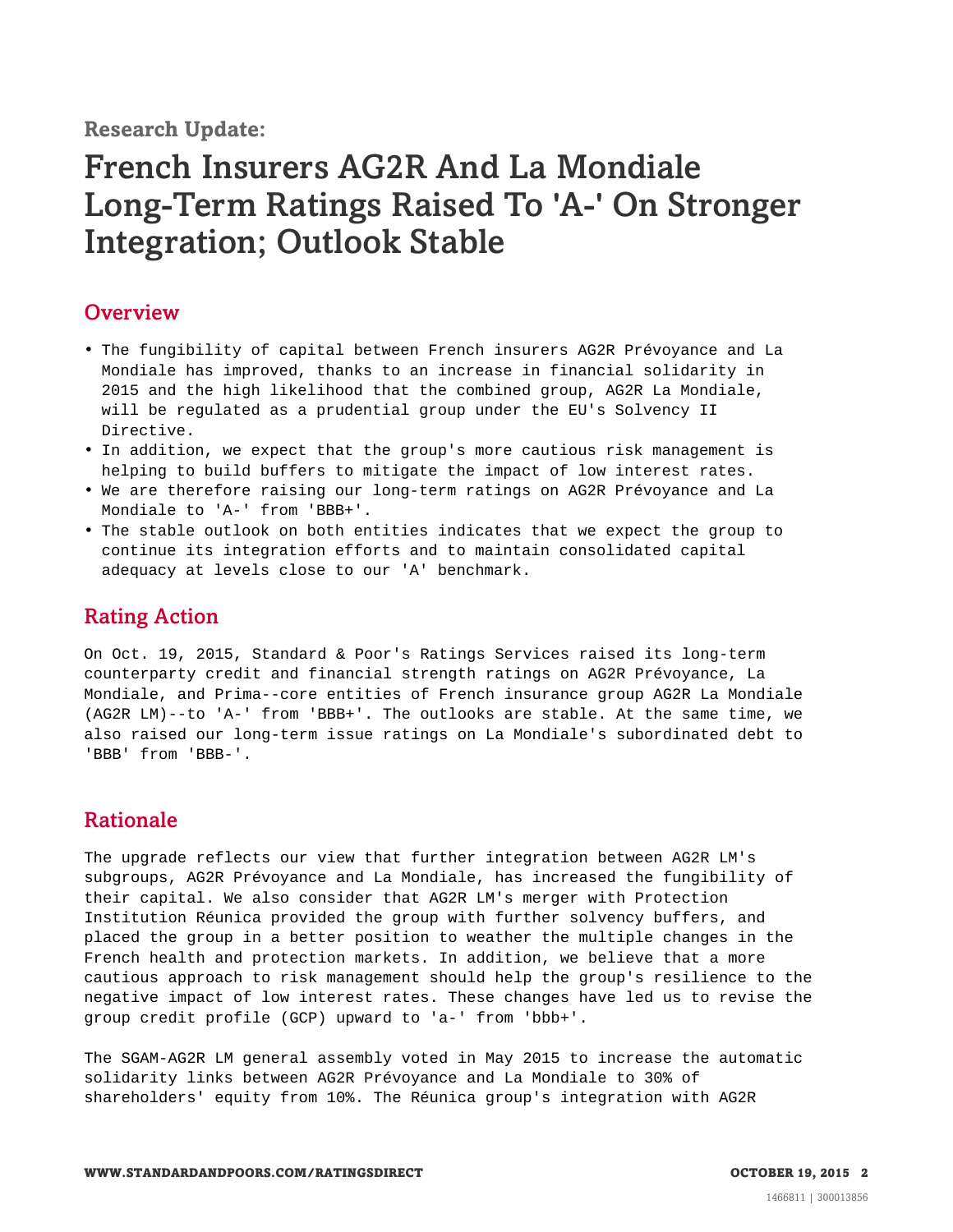Prévoyance has also increased equity by about €800 million, improving the AG2R subgroup's leeway to support La Mondiale in case of need. We also consider it highly likely that the French regulator will assess AG2R LM as a "prudentially regulated group", once AG2R LM finalizes the integration of the governance framework of all its affiliates. Notably, this would allow greater use of internal reinsurance to balance capital needs between the subgroups.

AG2R LM's risk management is taking steps to mitigate the negative impact of low interest rates. La Mondiale significantly strengthened policyholder profit-sharing reserves and lowered its appetite for volume growth, and is gradually its changing product mix toward one that is more unit-linked. In the first half of 2015, La Mondiale's premiums declined by 17.5% compared with 2014, but this included 11% growth in unit-linked contracts against a 26% fall in premium from traditional life insurance. We also observe that the investment in higher-risk assets (equities, real estate, speculative-grade bonds, and loans) has slightly declined relative to AG2R LM's consolidated capital base.

We also believe AG2R LM is better placed to manage the reshuffle in the health and protection sector from the Accord National Interprofessionnel (ANI). Although the liberalization of the insurer selection process for group term and disability coverage is virtually opening the doors to all insurers, the introduction with the ANI of mandatory group health coverage for small companies in 2016 creates compensating effects. In particular, we believe that AG2R Prévoyance's capacity to offer competitively priced packages that combine several types of coverages in a single relationship remains an attractive option for very small companies. In addition, we observe that AG2R has begun to reduce the high loss ratios in group protection through portfolio restructuring and price increases and expect AG2R to pursue this trend in the next three years.

We expect AG2R LM's capital and earnings to be in the moderately strong range in the next two years, with a risk-adjusted capital adequacy remaining below, but close to, the 'A' benchmark, according to our methodology. Our base-case assumptions include a very modest rise in long-term government bond yields by the end of 2016, and total internal capital generation of  $€0.7$  billion- $€0.9$ billion over 2015-2017, in addition to the benefits of the integration of Réunica. We expect growth in risk-based capital requirements of about 4%-5% per year. We also anticipate La Mondiale will maintain significant policyholder bonus reserves after strengthening them in the first half of 2015.

We continue to consider that AG2R LM is more sensitive than its peers to changes in interest rates due to its higher share of guaranteed long-term pension liabilities, which represent about 25% of technical reserves (including policyholder participation reserves). We consider, however, that the limited portion of the pension liabilities that carry high guarantees and strategic risk management actions that AG2R LM is taking to limit the growth of guaranteed commitments partially mitigates the sensitivity to low interest rates.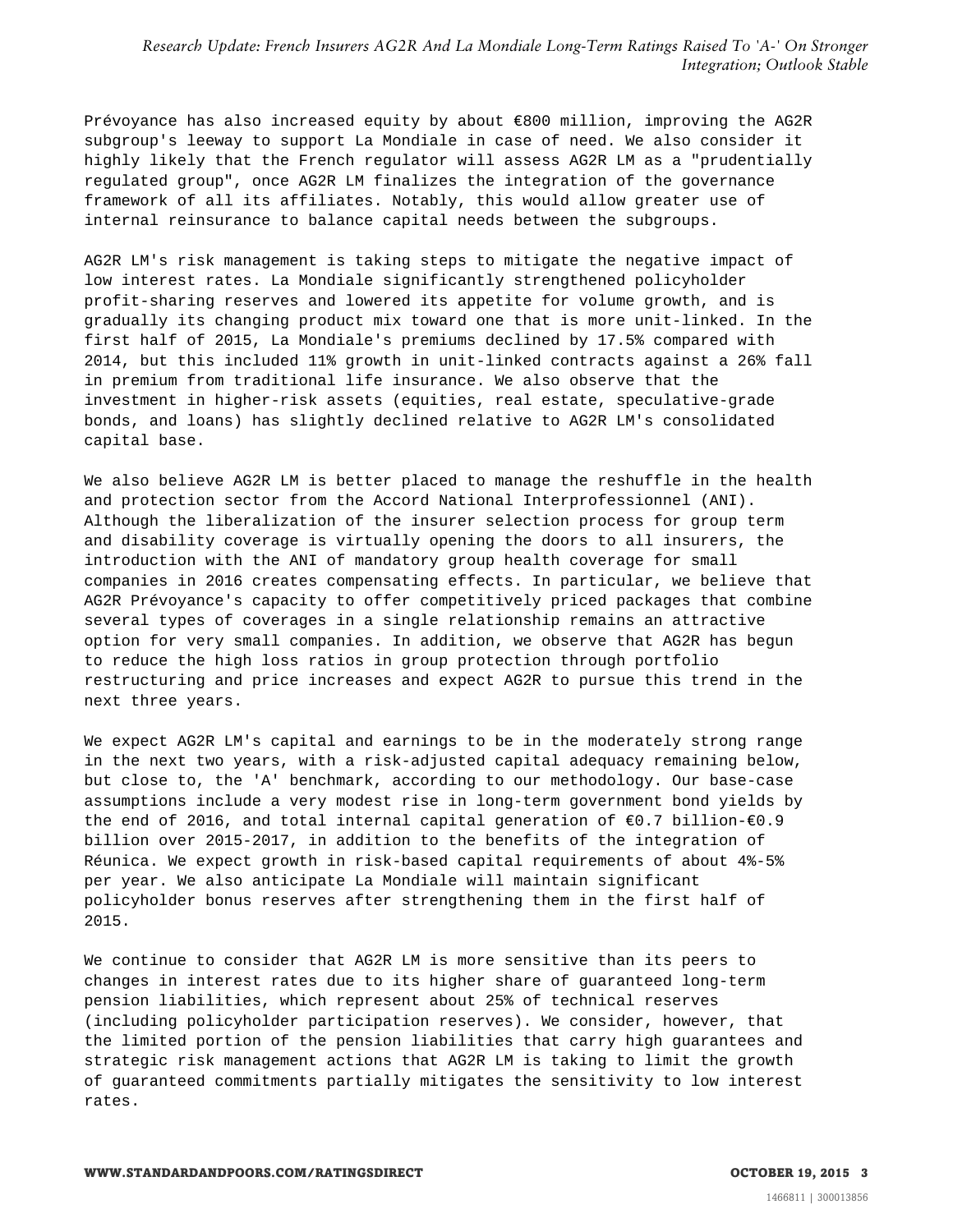# <span id="page-3-0"></span>**Outlook**

The stable outlook indicates that we expect AG2R LM will finalize the steps to become a prudentially regulated group and maintain consolidated capital adequacy close to the 'A' benchmark. We also expect that AG2R will continue to restore its technical profitability and that La Mondiale will continue to take action to reduce its sensitivity to low interest rates.

#### Downside scenario

We could lower the ratings over the next two years if:

- AG2R LM's capital adequacy unexpectedly deteriorated to levels materially below the 'A' benchmark for a sustained period, for example due to lower long-term bond yields than we currently assume in our base case, more aggressive volume growth than expected, or higher asset risk; or
- The profitability of the group's protection and health insurance markedly deteriorated as a result of stiffer competition or adverse developments in market dynamics, causing the group to miss its earnings targets.

#### Upside scenario

The upside potential to the ratings is remote in the next two-to-three years, in our view, as it would rely on the group materially strengthening capital adequacy or significantly modifying its product mix.

# <span id="page-3-1"></span>Ratings Score Snapshot

|                            | To                | From              |
|----------------------------|-------------------|-------------------|
| Financial Strength Rating  | A-/Stable         | BBB+/Positive     |
| Group credit profile       | $a -$             | $bbb +$           |
| Anchor                     | $a -$             | $a-$              |
| Business Risk Profile      | Strong            | Strong            |
| IICRA                      | Low Risk          | Low Risk          |
| Competitive Position       | Strong            | Strong            |
| Financial Risk Profile     | Upper Adequate    | Upper Adequate    |
| Capital and Earnings       | Moderately Strong | Moderately Strong |
| Risk Position              | Moderate Risk     | Moderate Risk     |
| Financial Flexibility      | Adequate          | Adequate          |
| Modifiers                  | 0                 | $-1$              |
| ERM and Management         | $\Omega$          | $\Omega$          |
| Enterprise Risk Management | Adequate          | Adequate          |
| Management and Governance  | Satisfactory      | Satisfactory      |
| Holistic Analysis          | 0                 | $-1$              |
| Liquidity                  | Exceptional       | Exceptional       |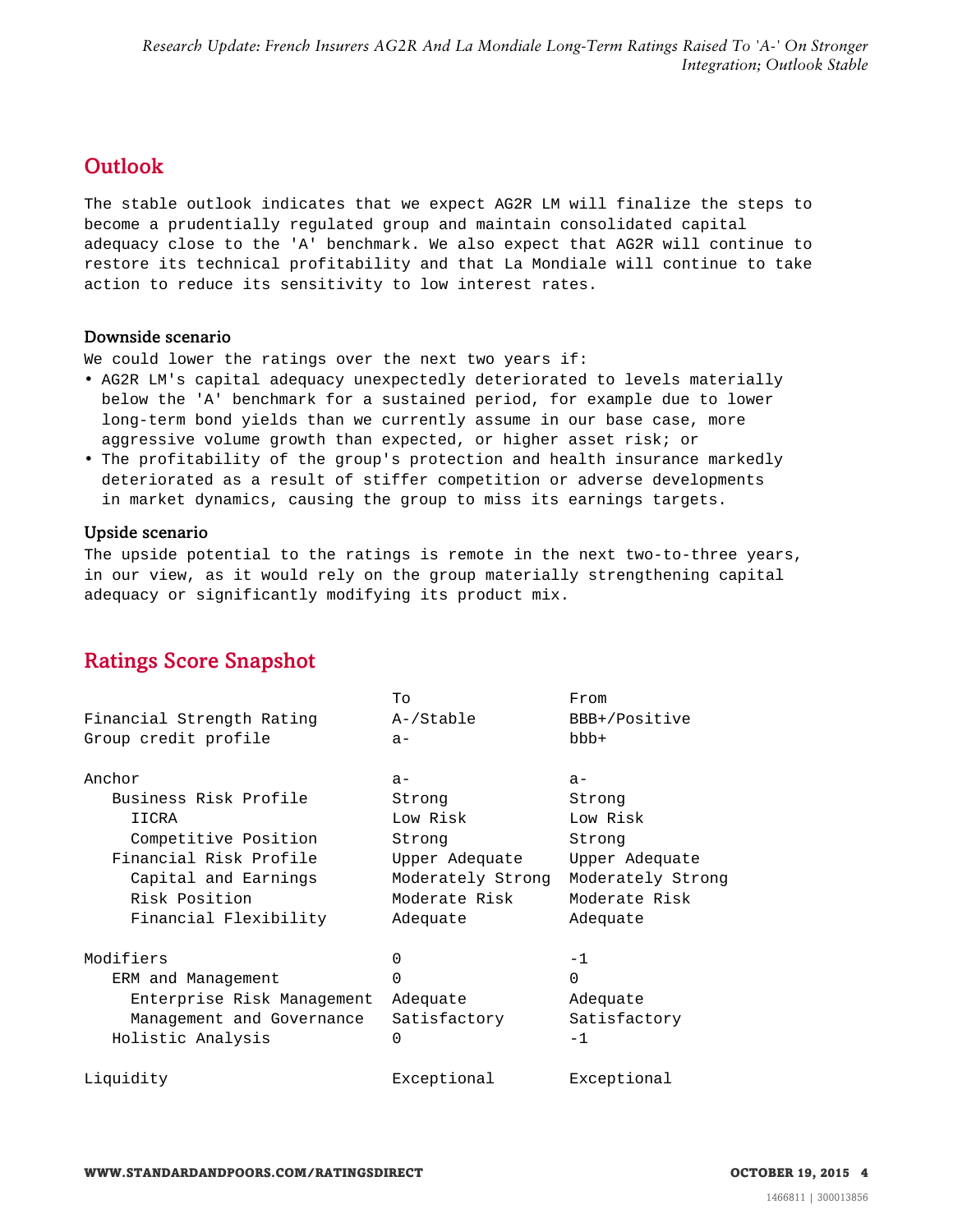<span id="page-4-0"></span>IICRA--Insurance Industry And Country Risk Assessment.

## Related Criteria And Research

#### Related Criteria

- Insurers: Rating Methodology, May 7, 2013
- Group Rating Methodology, November 19, 2013
- Use Of CreditWatch And Outlooks, Sept. 14, 2009
- Enterprise Risk Management, May 7, 2013
- Management And Governance Credit Factors For Corporate Entities And Insurers, Nov. 13, 2012
- Refined Methodology And Assumptions For Analyzing Insurer Capital Adequacy Using The Risk-Based Insurance Capital Model, June 7, 2010
- Hybrid Capital Handbook: September 2008 Edition, Sept. 15, 2008

#### Related Research

<span id="page-4-1"></span>• Outlooks On French Insurers AG2R And La Mondiale To Positive On Likely Stronger Integration Benefits; 'BBB+' Affirmed, Nov. 21, 2014

# Ratings List

Upgraded; CreditWatch/Outlook Action

|                                                         | To                                 | From                                     |
|---------------------------------------------------------|------------------------------------|------------------------------------------|
| AG2R Prevoyance                                         |                                    |                                          |
| PRIMA                                                   |                                    |                                          |
| La Mondiale                                             |                                    |                                          |
| Counterparty Credit Rating<br>Financial Strength Rating | $A$ -/Stable/--<br>$A$ -/Stable/-- | $BBB+/Positive/--$<br>$BBB+/Positive/--$ |
| La Mondiale                                             |                                    |                                          |
| Junior Subordinated                                     | <b>BBB</b>                         | $RBR-$                                   |

#### **Additional Contact:**

Insurance Ratings Europe; InsuranceInteractive\_Europe@standardandpoors.com

Complete ratings information is available to subscribers of RatingsDirect at www.globalcreditportal.com and at spcapitaliq.com. All ratings affected by this rating action can be found on Standard & Poor's public Web site at www.standardandpoors.com. Use the Ratings search box located in the left column. Alternatively, call one of the following Standard & Poor's numbers: Client Support Europe (44) 20-7176-7176; London Press Office (44) 20-7176-3605; Paris (33) 1-4420-6708; Frankfurt (49) 69-33-999-225; Stockholm (46) 8-440-5914; or Moscow 7 (495) 783-4009.